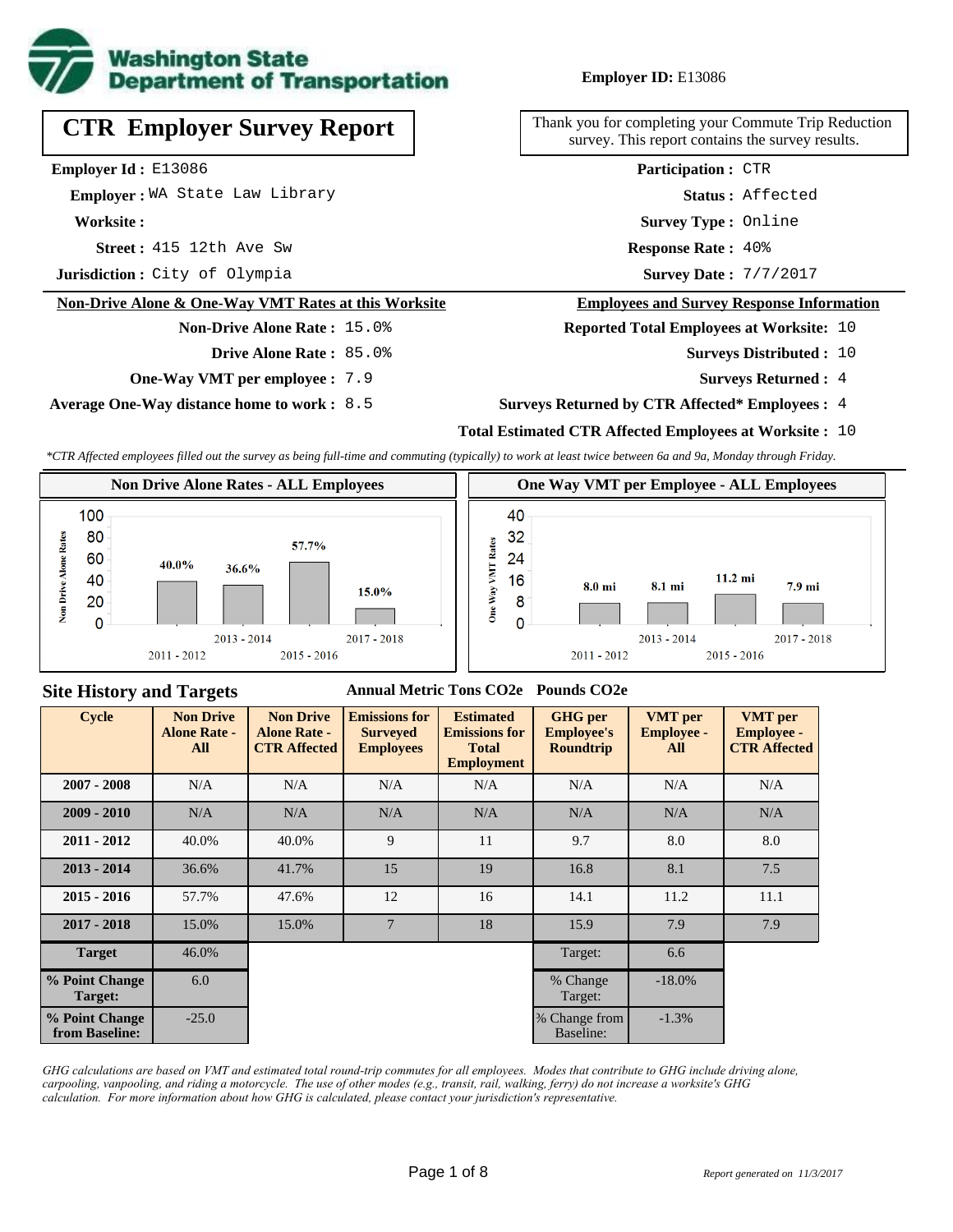# **Washington State<br>Department of Transportation**

## **Commute Trips By Mode - All Employees**

**Q.4: Last week, what type of transportation did you use each day to commute TO your usual work location? (Mode used for the longest distance.)**



*\* Motorcycle-1 is now included in Drive Alone and Motorcycle-2 is included in Carpool. Information about these trips is still available by request.*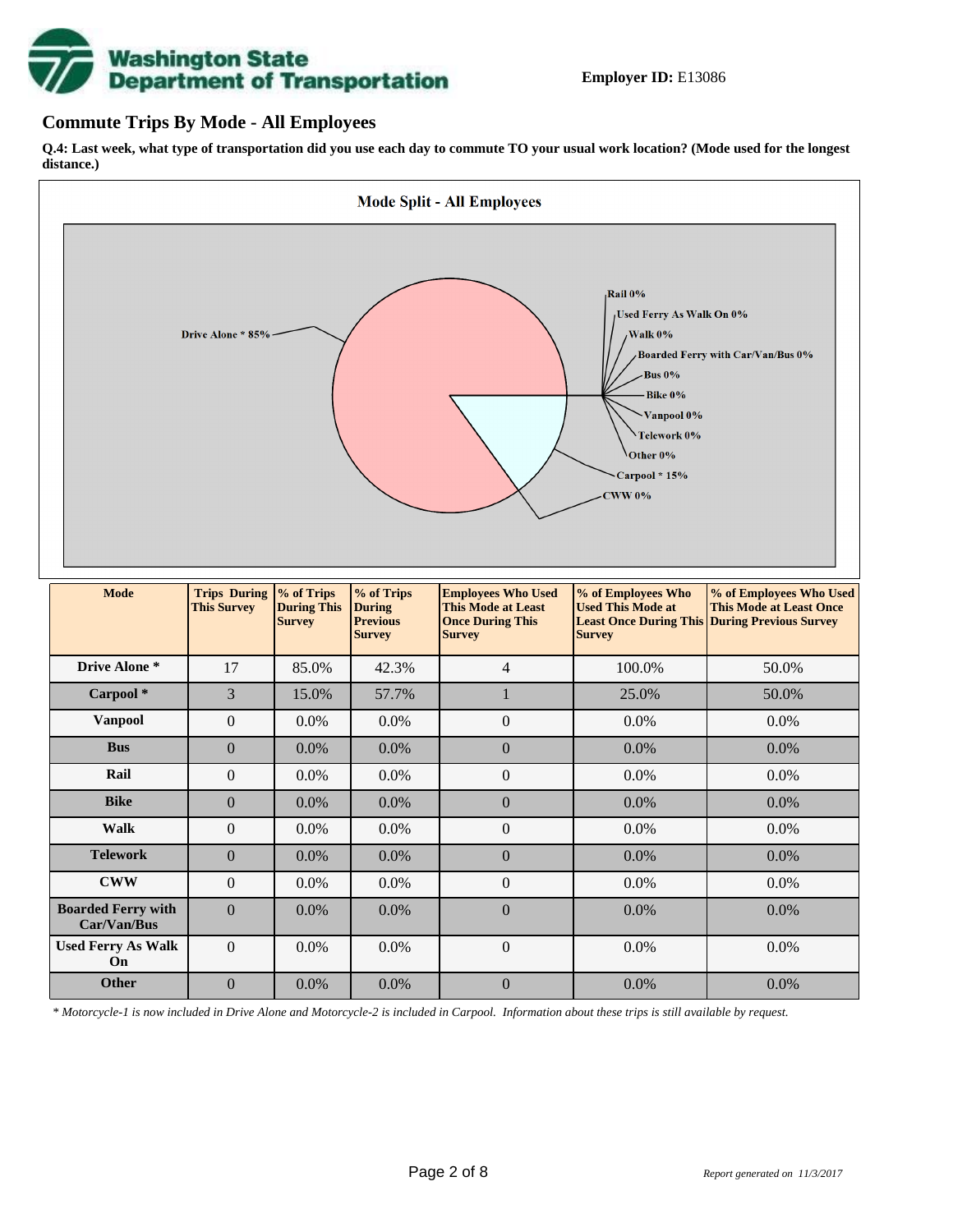

### **Commute Trips By Mode - Affected Employees**

**Q.4: Last week, what type of transportation did you use each day to commute TO your usual work location? (Mode used for the longest distance.)**



*\* Motorcycle-1 is now included in Drive Alone and Motorcycle-2 is included in Carpool. Information about these trips is still available by request.*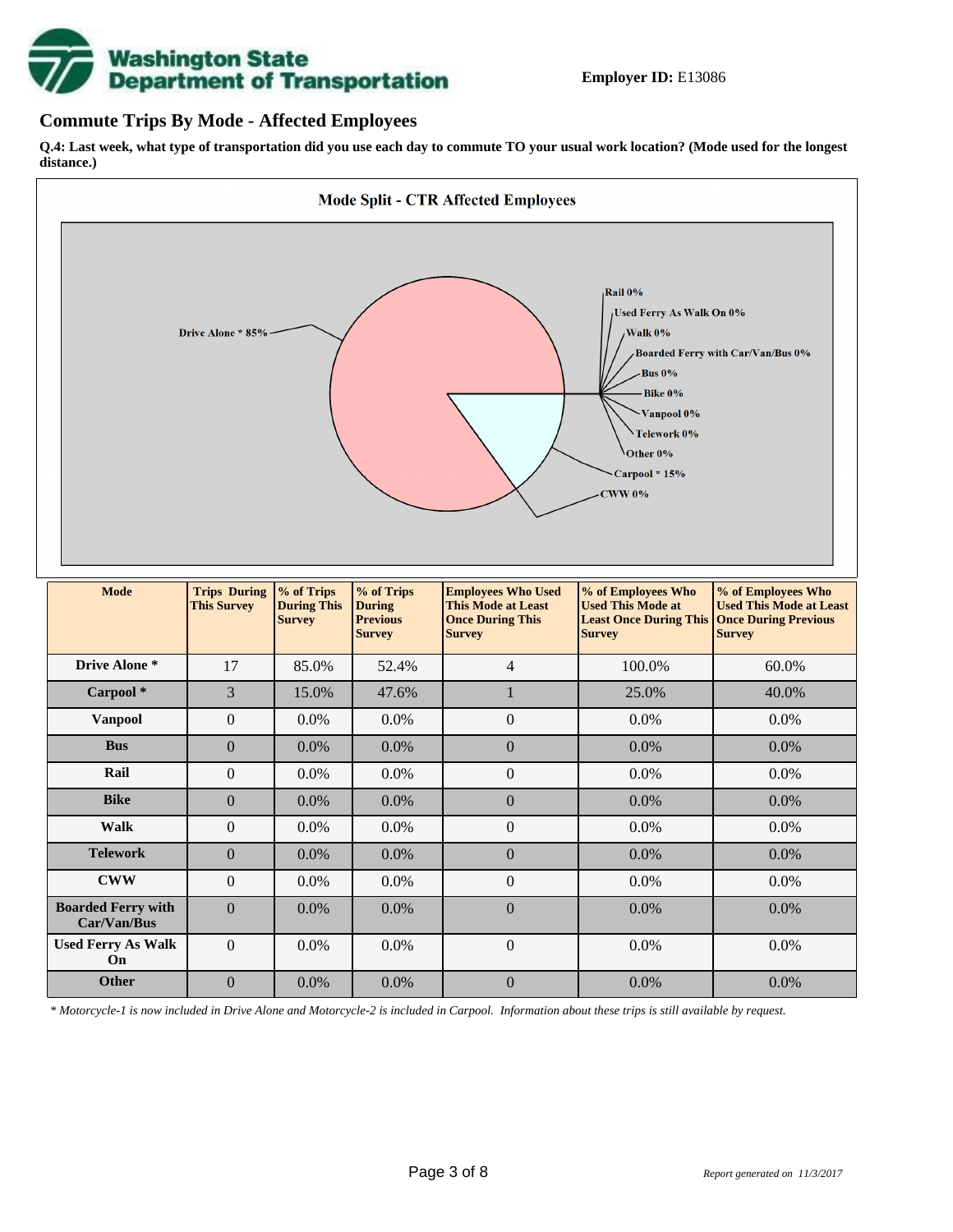

# **Alternative Modes - Number of Employees Who Used a Non-Drive Alone Mode:**

| <b>Non-Drive Alone</b><br><b>Number Of Days</b> | <b>Exactly this # of</b><br><b>Employees</b> | <b>Exactly this % of</b><br><b>Employees</b> | At least # of<br><b>Employees</b> | At least % of<br>employees |  |
|-------------------------------------------------|----------------------------------------------|----------------------------------------------|-----------------------------------|----------------------------|--|
| 0 Day                                           | 3                                            | 75%                                          | 4                                 | 100%                       |  |
| 1 Days                                          | $\overline{0}$                               | 0%                                           |                                   | 25%                        |  |
| 2 Days                                          | $\overline{0}$                               | 0%                                           |                                   | 25%                        |  |
| 3 Days                                          |                                              | 25%                                          |                                   | 25%                        |  |
| 4 Days                                          | $\theta$                                     | 0%                                           | $\Omega$                          | 0%                         |  |
| 5 Days                                          | 0                                            | 0%                                           | $\theta$                          | 0%                         |  |
| <b>6 or More Days</b>                           | $\theta$                                     | 0%                                           | $\Omega$                          | 0%                         |  |

## **Count by Occupancy of Carpools and Vanpools**

**Q.4 If you used a carpool or vanpool as part of your commute, how many people (age 16 or older) are usually in the vehicle?**

| <b>Ridesharing Occupancy</b> | <b>Mode</b> | <b>Response Count</b> |
|------------------------------|-------------|-----------------------|
| $2*$                         | Carpool     | 3                     |
| 3                            | Carpool     | $\overline{0}$        |
| 4                            | Carpool     | $\boldsymbol{0}$      |
| 5                            | Carpool     | $\boldsymbol{0}$      |
| >5                           | Carpool     | $\boldsymbol{0}$      |
| $<$ 5                        | Vanpool     | $\overline{0}$        |
| 5                            | Vanpool     | $\overline{0}$        |
| 6                            | Vanpool     | $\boldsymbol{0}$      |
| 7                            | Vanpool     | $\boldsymbol{0}$      |
| 8                            | Vanpool     | $\overline{0}$        |
| 9                            | Vanpool     | $\overline{0}$        |
| 10                           | Vanpool     | $\overline{0}$        |
| 11                           | Vanpool     | $\boldsymbol{0}$      |
| 12                           | Vanpool     | $\boldsymbol{0}$      |
| 13                           | Vanpool     | $\boldsymbol{0}$      |
| 14                           | Vanpool     | $\overline{0}$        |
| >14                          | Vanpool     | $\boldsymbol{0}$      |

\* Motorcycle-2 counted with Carpool-2 for this table.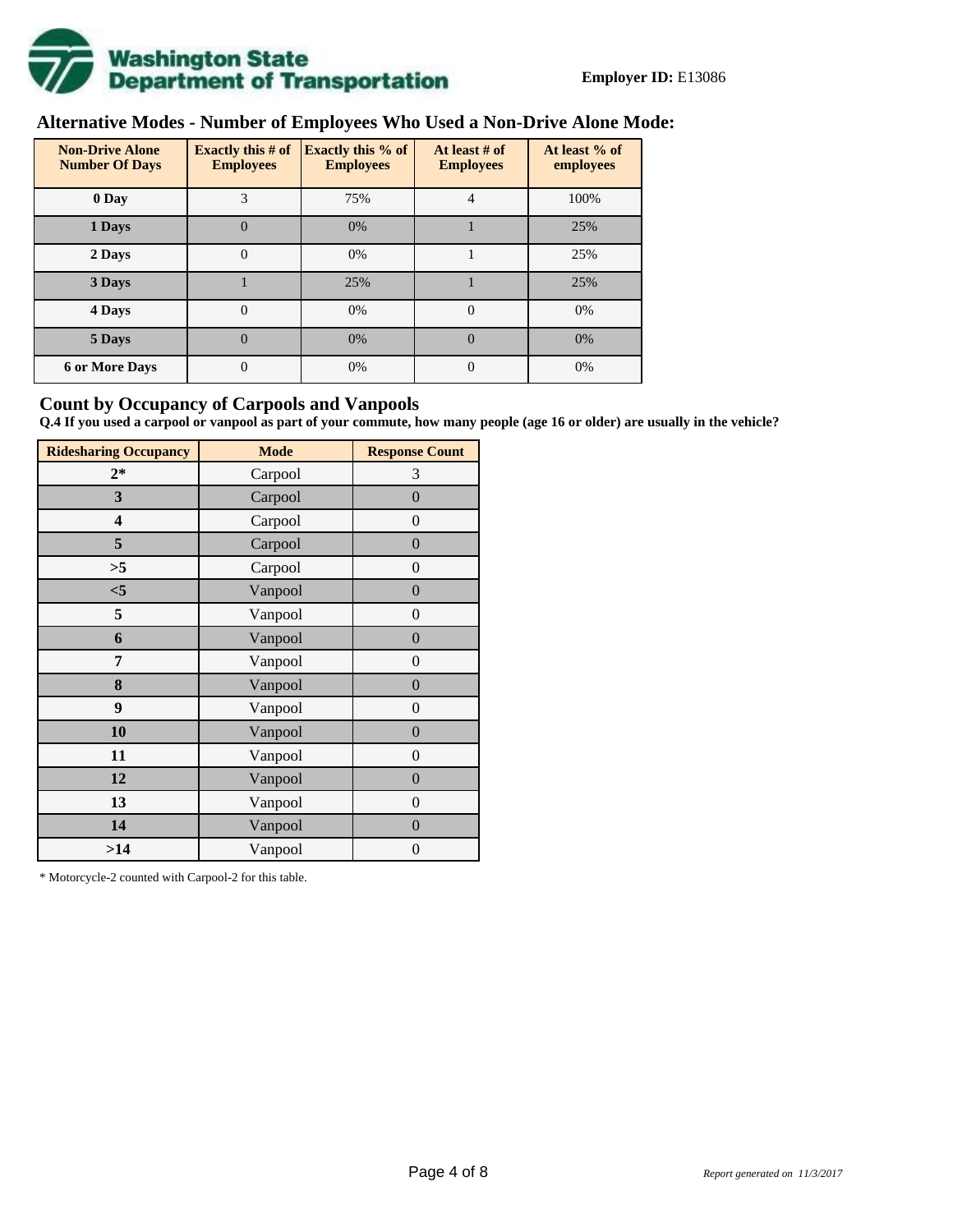

# **Reported Work Schedule - All Employees**

**Q.8 Which of the following best describes your work schedule?**

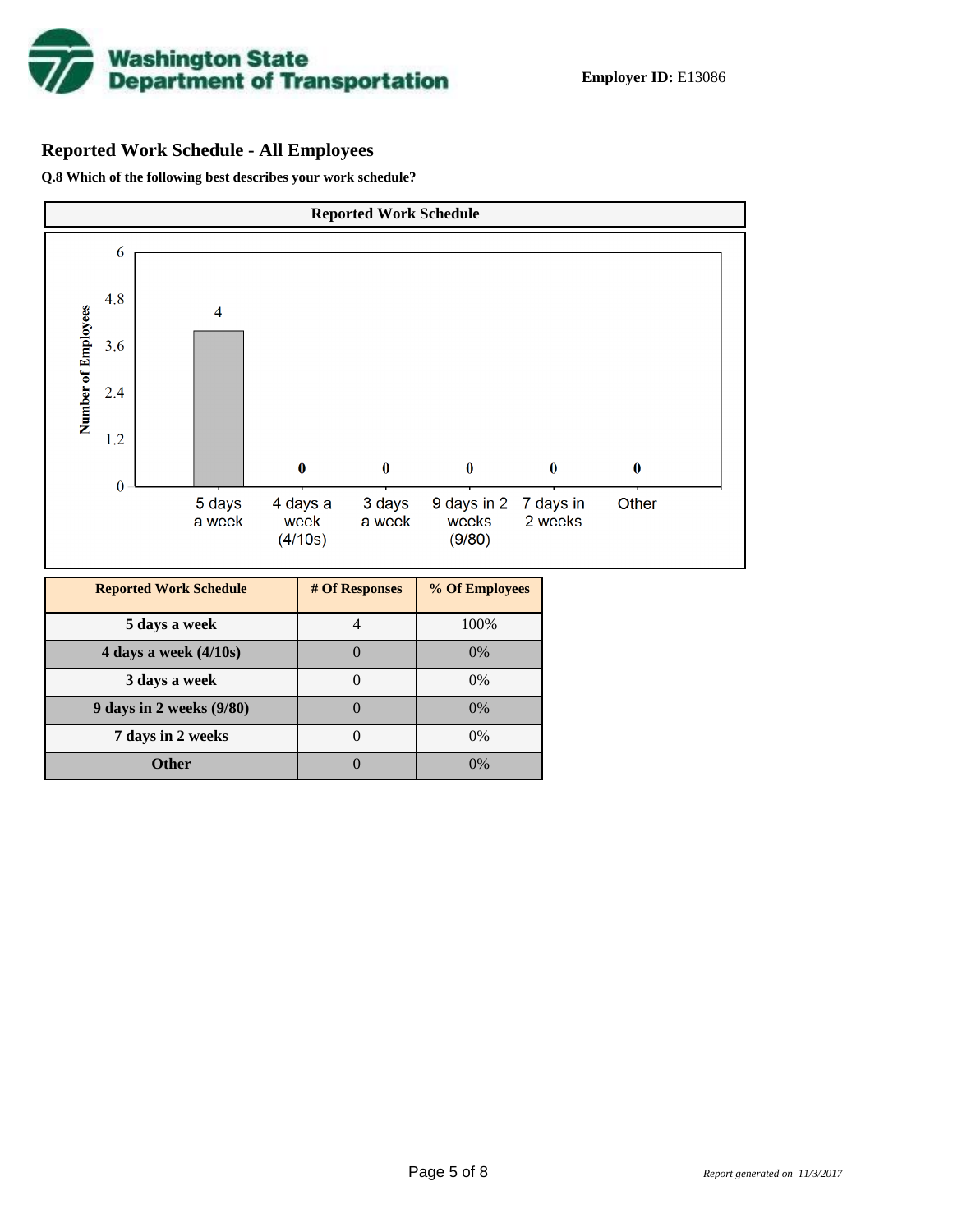

# **Parking and Telework**

**Q.9: On the most recent day that you drove alone to work, did you pay to park? (Mark "yes" if you paid that day, if you prepaid, if you are billed later, or if the cost of parking is deducted from your paycheck.)**



**Q.10: How many days do you typically telework?**

| <b>Telework Frequency</b>           | # of Responses | % of Responses |
|-------------------------------------|----------------|----------------|
| No Answer/Blank                     |                | $0.0\%$        |
| I don't telework                    |                | 100.0%         |
| Occasionally, on an as-needed basis |                | $0.0\%$        |
| 1-2 days/month                      |                | $0.0\%$        |
| 1 day/week                          |                | $0.0\%$        |
| 2 days/week                         |                | 0.0%           |
| 3 days/week                         |                | $0.0\%$        |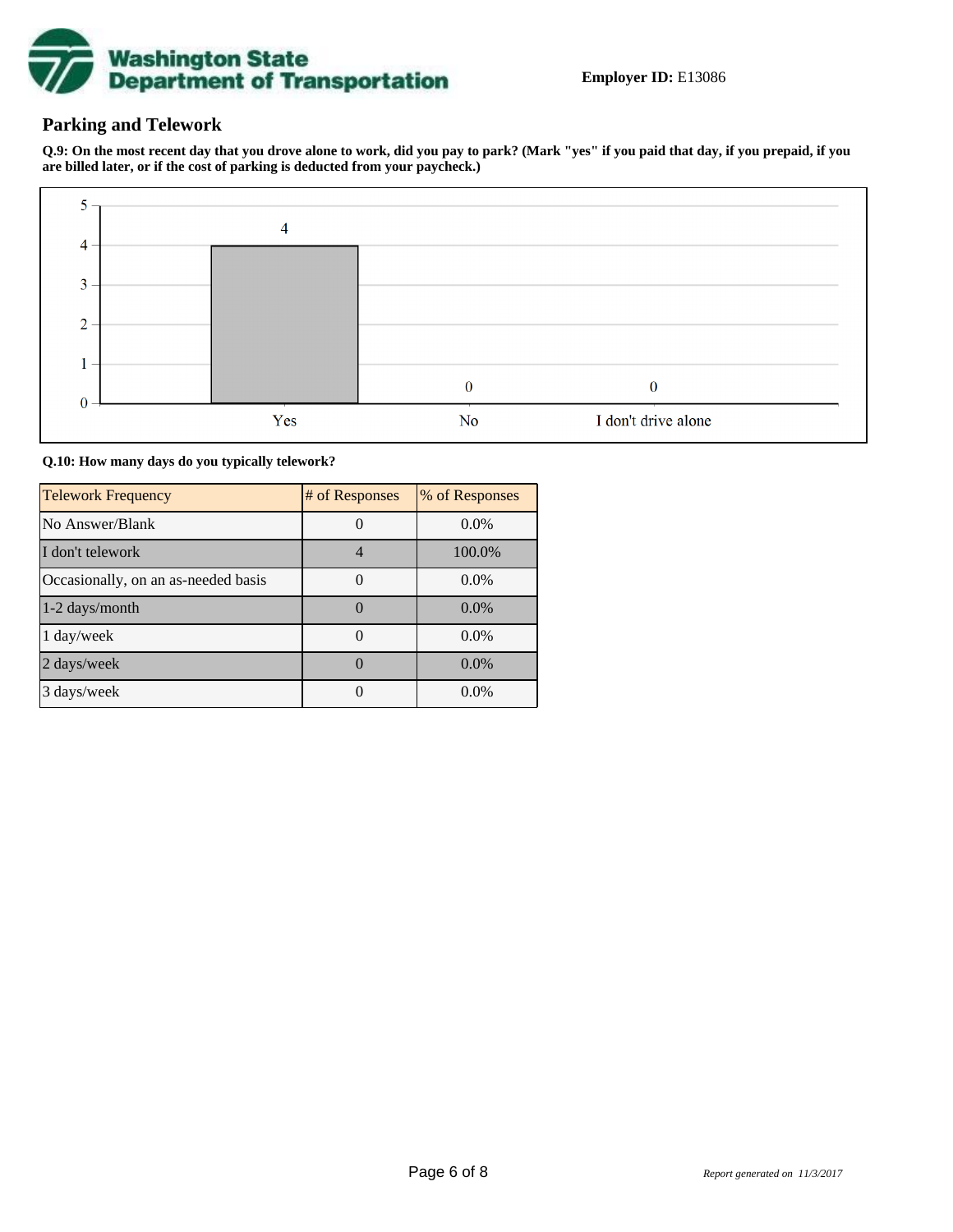

# **Reasons for driving alone to work/not driving alone to work**

**Q11. When you do not drive alone to work, what are the three most important reasons?**

| <b>Question Text</b>                                           | # of Responses | % of Responses |
|----------------------------------------------------------------|----------------|----------------|
| Personal health or well-being                                  |                | 33.3%          |
| To save money                                                  |                | 33.3%          |
| Environmental and community benefits                           | $\mathbf{1}$   | 33.3%          |
| Financial incentives for carpooling, bicycling or walking.     | $\Omega$       | $0.0\%$        |
| Free or subsidized bus, train, vanpool pass or fare benefit    | $\Omega$       | $0.0\%$        |
| Cost of parking or lack of parking                             | $\Omega$       | 0.0%           |
| To save time using the HOV lane                                | $\Omega$       | 0.0%           |
| I have the option of teleworking                               | $\Omega$       | $0.0\%$        |
| Driving myself is not an option                                | $\Omega$       | 0.0%           |
| Emergency ride home is provided                                | $\Omega$       | 0.0%           |
| I receive a financial incentive for giving up my parking space | $\theta$       | $0.0\%$        |
| Preferred/reserved carpool/vanpool parking is provided         | $\Omega$       | 0.0%           |
| Other                                                          | $\theta$       | 0.0%           |

#### **Q12. When you drive alone to work, what are the three most important reasons?**

| <b>Question Text</b>                                      | # of Responses | % of Responses |
|-----------------------------------------------------------|----------------|----------------|
| Riding the bus or train is inconvenient or takes too long | 4              | 33.3%          |
| Family care or similar obligations                        | 3              | 25.0%          |
| My commute distance is too short                          | $\mathfrak{D}$ | 16.7%          |
| I like the convenience of having my car                   |                | 8.3%           |
| Bicycling or walking isn't safe                           |                | 8.3%           |
| Other                                                     |                | 8.3%           |
| I need more information on alternative modes              | $\Omega$       | $0.0\%$        |
| My job requires me to use my car for work                 | $\Omega$       | $0.0\%$        |
| There isn't any secure or covered bicycle parking         | 0              | $0.0\%$        |